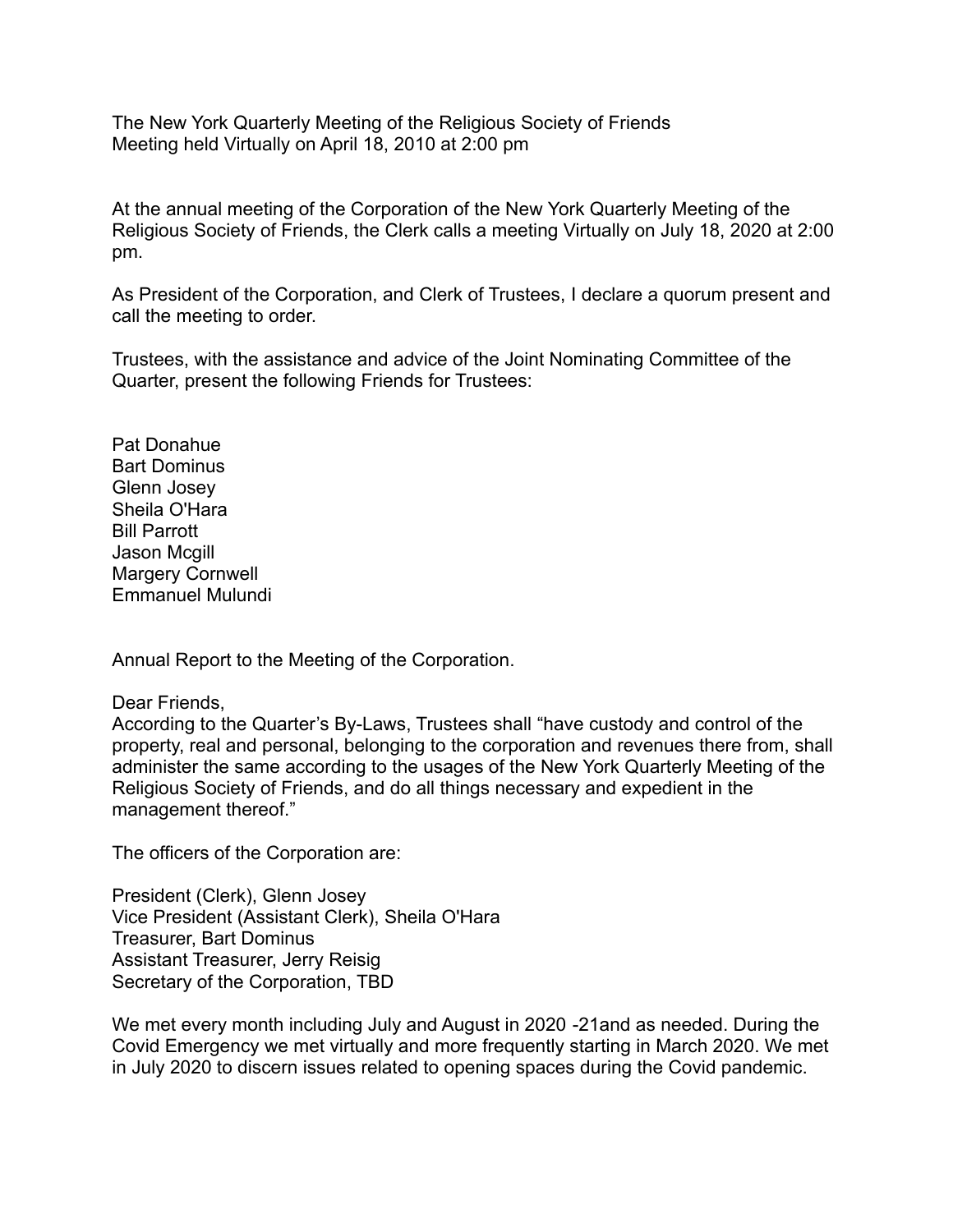At each meeting, Ahmet Baydur, General Manager, provided a monthly report, including financial reports, for our review and consideration.

During the course of the year, other Friends joined us, both individually and as members of Quarterly and Monthly Meeting committees.

We conducted a portion of our work in three subcommittees, Finance, Personnel, and Facilities Coordinating Committee.

We sent a representative to the Friends Seminary Care Relationship Committee, as directed by the Essential Principles, Practices and Procedures.

Finance Sub Committee: Attached

Trustees reviewed the 2020 audit and the 2021 budget process. We worked with Audit and Budget Committee to upgrade reporting to provide clarity.

Personnel Sub Committee:

We welcomed Kim Castaneda's baby Sebastian in August.

Personnel Committee Report:

It's been a challenging year for staff because of Covid. Facilities staff as well as the General Manager have been working at both locations. Office staff continue to work remotely. We are monitoring the opening of our spaces and work environment in line with CDC protocols.

We are actively looking to fill the open position for a Facilities Director. We hope to finish this search in the coming weeks.

The Personnel Sub Committee encourages all Friends who have praise and concern about individual Quarterly Meeting staff to speak to the General Manager. The Personnel Sub Committee and Clerk welcomes feedback and suggestions from Friends throughout the year.

Please thank all members of the NYQM staff for their work supporting our community:

Ahmet Baydur, General Manager Ceion Lewis, Superintendent/Handyman Melissa Springs, Account Administrator Kim Castaneda, Program Coordinator

15 Street Staff: Miriam Perez, Tyrone Brown, Huot Sary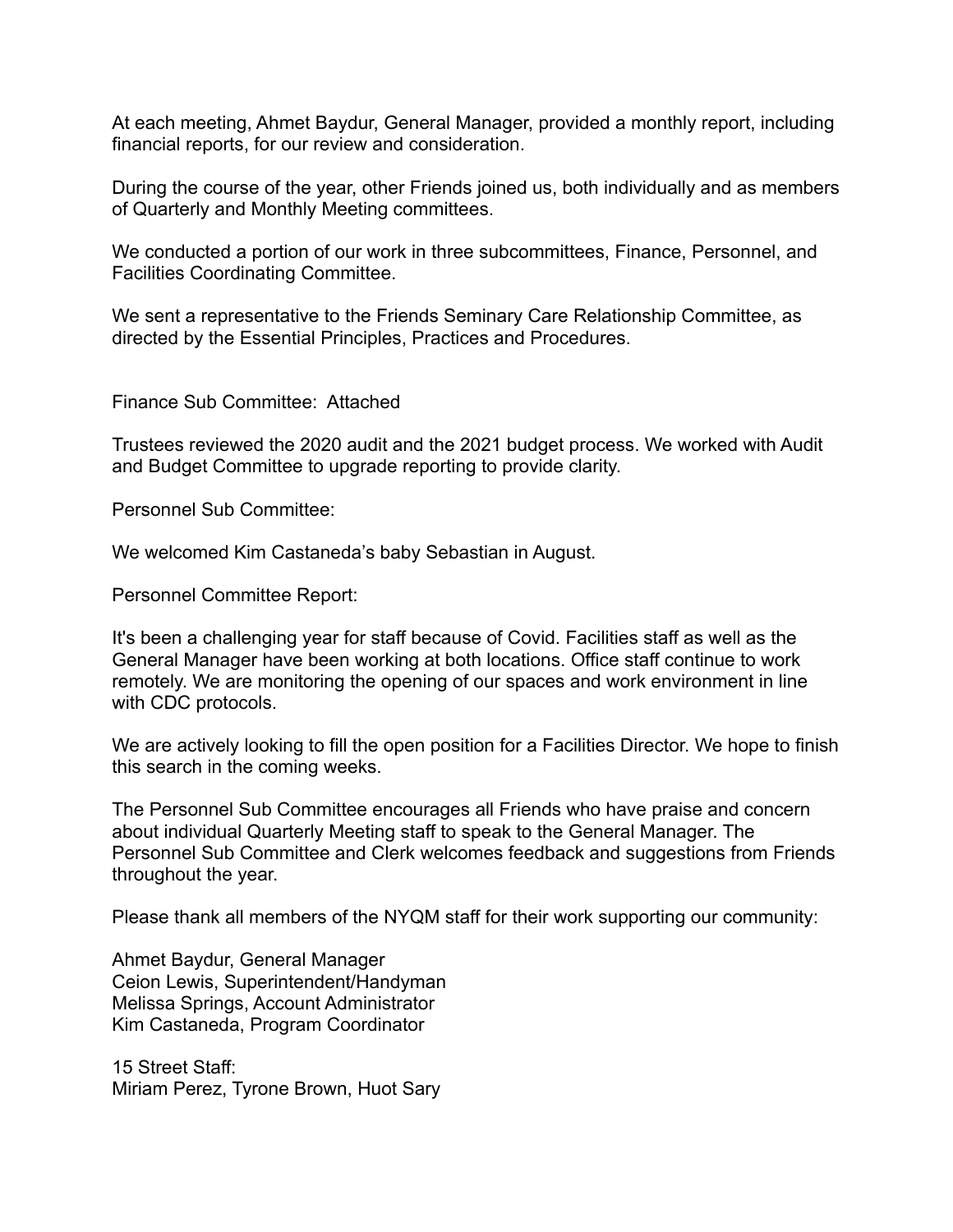Brooklyn Meeting Staff: Jorge Myles, Dennis Perez.

Facilities Coordinating Committee:

The Facilities Coordinating Committee (FCC), a sub-committee of the Trustees reviews all plans and proposals from Monthly meeting property committees for capital improvements or maintenance. Through its broad membership it provides a Quarterly Meeting perspective on projects in our properties. FCC developed a systematic project planning schedule to assure proposed work is identified in time for inclusion in the NYQM budgeting process.

During the past year the FCC has recommended the approval of ARO as our general Architect.

FCC approved a contract with Page Ayres Cowley Architecture (PACA) to develop a preservation and sustainability plan for the 15 Street Meetinghouse.

FCC continues to work on a project to install custom safety exit gates at  $15<sup>th</sup>$  Street.

In Brooklyn, FCC approval of ARO to provide oversight of the Kitchen Renovation at the Meetinghouse,

The Committee reviewed and approved plans for the repair of the cornice of 112-116 Schermerhorn Street.

Clerks Report:

Spaces in the Central Building that were to be returned to NYQM and Friends Seminary as per our separation agreements. FS vacated the old Faculty Center and the Woodshop in the Central Building. NYQM returned room 3 to Friends Seminary.

We continue to work with each Meeting on coordinating when and how to open our spaces safely for our communities during the Covid pandemic. We worked with our consultants at Urban Projects Collective to lay out a plan for each of our Meetinghouses.

We have added zoom capabilities to each of our Meetings.

Friends Seminary campus redevelopment project was completed in fall 2019. Final closing documents filings have been delayed because of Covid as well as the additional work of the Turrell Sky Project on the town houses. Urban Projects Collaborative continues to monitor the closing documents on behalf of NYQM and reports to Trustees.